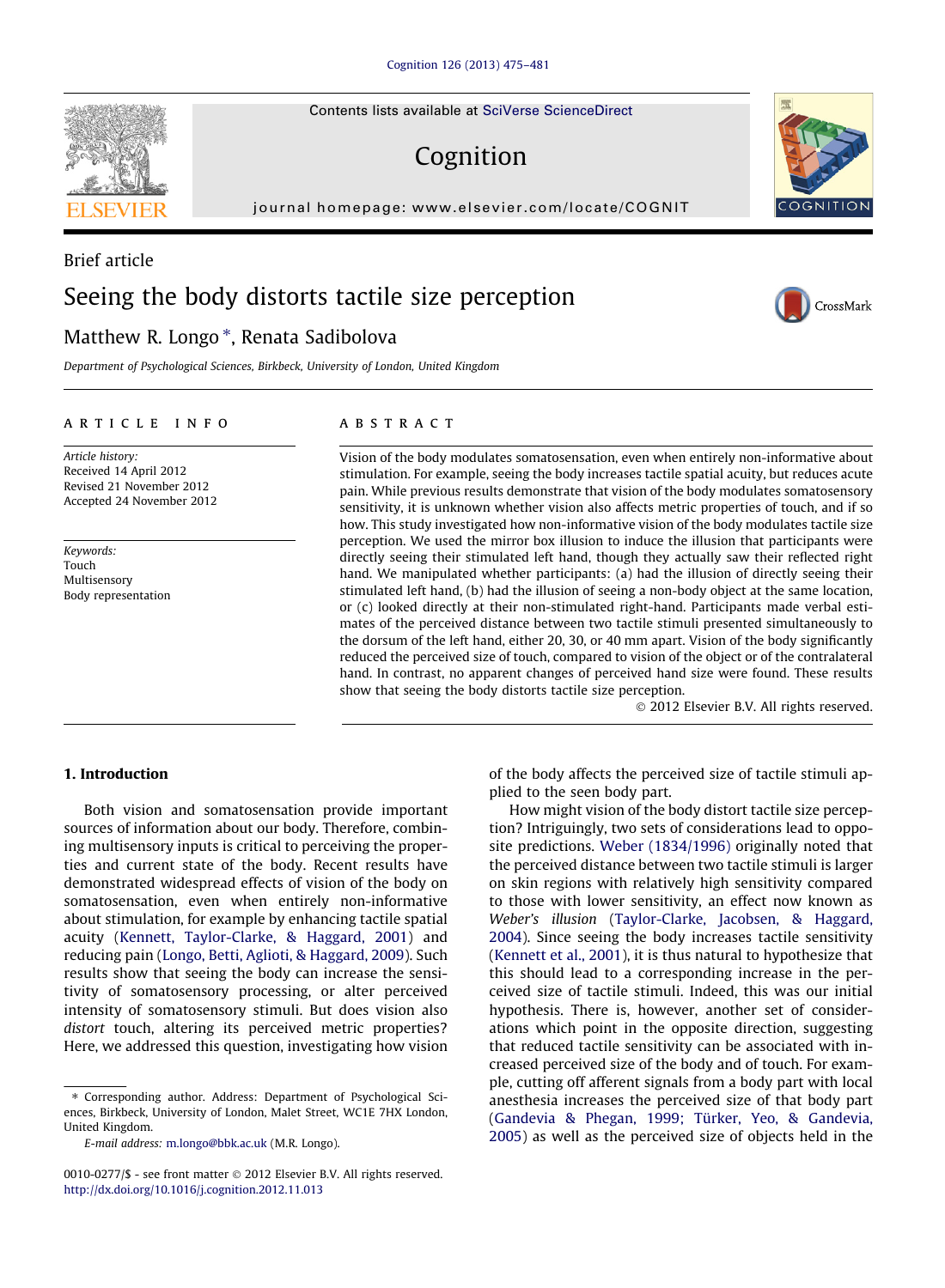affected body part [\(Berryman, Yau, & Hsiao, 2006](#page-6-0)). Similarly, chronic pain often produces both reduced tactile sensitivity on the affected body part [\(Moseley, 2008; Pleger](#page-6-0) [et al., 2006\)](#page-6-0), as well as perceived swelling [\(Moseley,](#page-6-0) [2005, 2008; Pelz, Seifert, Lanz, Müller, & Maihöfner,](#page-6-0) [2011](#page-6-0)). In the case of both anesthesia and pain, reduced tactile sensitivity is associated with increased perceived body part size. Vision of the body, then, could be expected to produce exactly opposite effects: since seeing the body enhances tactile sensitivity it should reduce the perceived size of the body and also shrink the perceived size of tactile stimuli.

We investigated this question using the mirror box illusion ([Ramachandran, Rogers-Ramachandran, & Cobb,](#page-6-0) [1995](#page-6-0)) to induce the subjective experience of direct vision of the stimulated left hand, while simultaneously keeping vision non-informative about stimulation. In Experiment 1, participants made verbal judgments of the distance between two touches applied to the dorsum of their left hand, while looking into a mirror aligned with their body midline, with their hands symmetrically on either size of the mirror. The reflection of their right hand, thus appeared to be a direct view of their left hand, yet provided no information about the size of touch. In control conditions, participants looked at the mirror reflection of a non-hand object or at their non-stimulated right hand. To anticipate our results, we found that seeing the body reduces the perceived size of touch. In Experiment 2 we replicated this finding and additionally added a measure of perceived hand size before and after each block, finding no apparent change in any condition.

#### 2. Methods

#### 2.1. Participants

Fifty-eight individuals (37 females) between 18 and 72 years of age participated, 30 in Experiment 1 and 28 in Experiment 2. Participants were right-handed as assessed by the Edinburgh Inventory [\(Oldfield, 1971](#page-6-0); M: 91.3).

#### 2.2. Materials and procedure

Participants sat at a table in front of a mirror aligned with their body midline (see Fig. 1). Velcro disks on the table (20 cm on either side of the mirror) indicated where the index finger of each hand should be placed. There were three visual contexts: (1) in the View Stimulated Hand condition, participants looked into the mirror at the reflection of their right hand, which appeared to be a direct view of their stimulated left hand; (2) in the View Object condition, participants looked into the mirror at the reflection of a black box (13  $\times$  7  $\times$  7 cm) appearing at the same location; and (3) in the View Other Hand conditions, participants looked directly at their right hand. Participants wore a black smock preventing peripheral vision of their left arm. A black board across the table from the participant occluded their view of the experimenter's movements.

Tactile stimuli were pairs of wooden posts mounted in foamboard, separated by 20, 30, or 40 mm, as in our previous study [\(Longo & Haggard, 2011](#page-6-0)). Each post tapered to a blunt point  $(\sim 1$  mm width). Stimuli were applied to the dorsum of the left hand for approximately 1 s. Participants made verbal estimates (in mm) of the perceived distance between the two touches. Participants were told that they were free to give a response of 0 mm if they perceived only one touch. Seven participants (two in Exp. 1, five in Exp. 2) preferred to respond in inches, which were converted to mm offline. Stimuli were oriented either medio-laterally (across the hand) or proximo-distally (along the hand). There were six experimental blocks. The first three blocks included one block of each context, counterbalanced according to a Latin square. The last three blocks were performed in the reverse order. Each block consisted of six repetitions of each combination of size (20, 30, 40 mm) and orientation (along, across) in random order, yielding 36 trials per block and 216 overall. Z-scores were calculated for each trial, separately for each of the three stimulus sizes. Trials with Z-scores greater than ±3 were excluded as outliers (0.39% and 0.30% of trials in the two experiments).

Because participants felt the stimuli, but did not see them applied to the left hand, this could produce perceptual conflict in the View Stimulated Hand condition. To avoid this, a white cube (13  $\times$  5  $\times$  5 cm) was applied by the experimenter to the dorsum of the right hand (in the View Stimulated Hand and View Other Hand conditions) or object (in the View Object) condition, approximately time-locked to the application of the task-relevant stimulus on the left hand. Though the bottom of the cube was



Fig. 1. Schematic depictions of the three experimental conditions. The task-relevant tactile stimuli were always delivered to the left hand behind the mirror. In the View Stimulated Hand and View Object conditions, participants looked into the mirror, seeing the reflection of their right hand or a non-hand object. In the View Other Hand condition, participants looked directly at their right hand.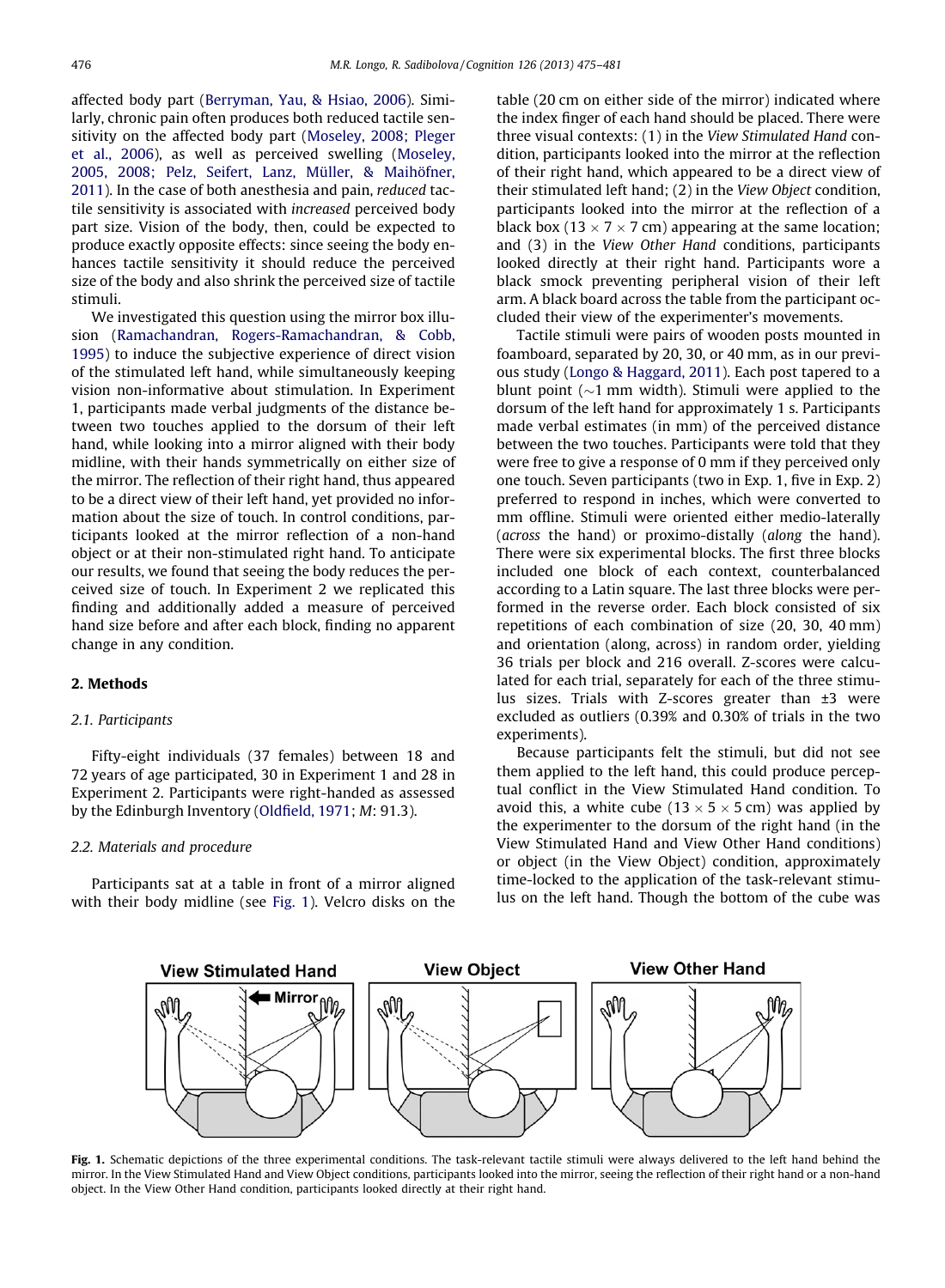<span id="page-2-0"></span>

Fig. 2. Mean responses to the mirror box illusion questionnaire. Error bars are standard errors.

smooth, participants could not see this, making the visual stimulus equally consistent with any of the tactile stimuli applied to the left hand.

After each block, a questionnaire concerning subjective experiences of the mirror box illusion was given verbally (see Fig. 2), similar to the ones we have used in previous studies [\(Longo et al., 2009; Mancini, Longo, Kammers, &](#page-6-0) [Haggard, 2011\)](#page-6-0). For Items 1 and 2, participants rated their agreement using a 7-point Likert scale (+3 = strongly agree,  $-3$  = strongly disagree, 0 = neither agree nor disagree), though they could give any intermediate value. Positive values indicated overall agreement, and negative values overall disagreement. Item 3 asked participants to rate the intensity of their percept using a scale, in which 0 indicated a strong left hand percept, 100 a strong right hand percept, and 50 ambivalence. Items 2 and 3 were not administered following the View Object condition, because they would not have made sense.

In Experiment 2 we obtained measures of perceived hand length and width using a slider apparatus similar to that used by [Mancini and colleagues \(2011\)](#page-6-0). A thin dowel was attached to a 30 cm ruler with a blue pin at one end and a disk that slid along the length of the dowel. The experimenter moved the disk at a constant speed and the participant indicated when the distance between the disk and the blue pin matched the felt length (distance between centre of wrist and knuckle of middle finger) or width (distance between knuckles of index and little fingers) of their unseen left hand. Eight responses were collected immediately before and after each block, consisting of two repetitions of each combination of judgment of hand width or length and of increasing (disk started at pin) and decreasing (disk started at opposite side of dowel) judgments. A photograph was taken of each participant's left hand next to a ruler to allow coding of actual hand  $dimensions<sup>1</sup>$ .

 $1$  For one participant, no photograph of the hand was taken due to experimenter error. This participant was excluded from analyses of hand size.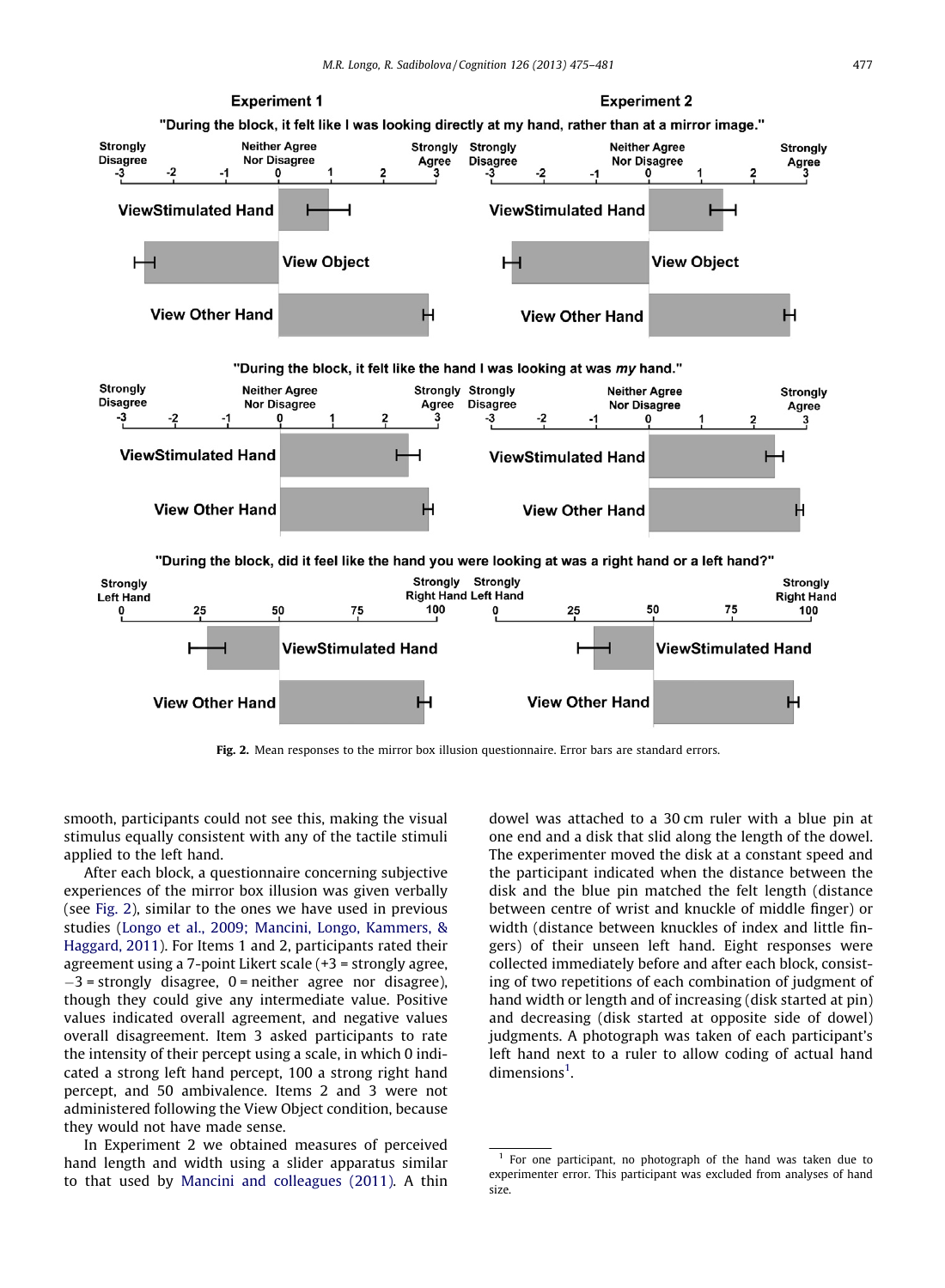#### <span id="page-3-0"></span>3. Results

#### 3.1. Illusion questionnaire

Questionnaire results are shown in [Fig. 2](#page-2-0). Participants reported agreement with item 1 in both the View Stimulated Hand (Exp. 1:  $t(29) = 2.37$ ,  $p < .05$ ; Exp. 2:  $t(27) = 5.85$ ,  $p < .0001$ ), and View Other Hand (Exp. 1:  $t(29) = 30.54$ ,  $p < .0001$ ; Exp. 2:  $t(27) = 26.70$ ,  $p < .0001$ ), conditions, but significant disagreement in the View Object condition (Exp. 1:  $t(29) = -13.26$ ,  $p < .0001$ ; Exp. 2:  $t(27) =$  $-16.81$ ,  $p < .0001$ ). Participants reported agreement with item 2 in both the View Stimulated Hand (Exp. 1:  $t(29) = 11.03$ ,  $p < .0001$ ; Exp. 2:  $t(27) = 14.65$ ,  $p < .0001$ ), and View Other Hand (Exp. 1:  $t(29) = 30.87$ ,  $p < .0001$ ; Exp. 2:  $t(27) = 43.43$ ,  $p < .0001$ ) conditions. Finally, participants reported experiencing seeing a left hand in the View Stimulated Hand condition (Exp. 1:  $t(29) = 4.02$ ,  $p < .0005$ ; Exp. 2:  $t(27) = -3.76$ ,  $p < .001$ ), but seeing a right hand in the View Other Hand condition (Exp. 1:  $t(29) = 23.07$ ,



Fig. 3. Mean size judgments. Top panel: perceived size in the two experiments as a function of actual stimulus size and visual context. Bottom panel: perceived size in the two experiments as a function of actual stimulus size and orientation on the hand.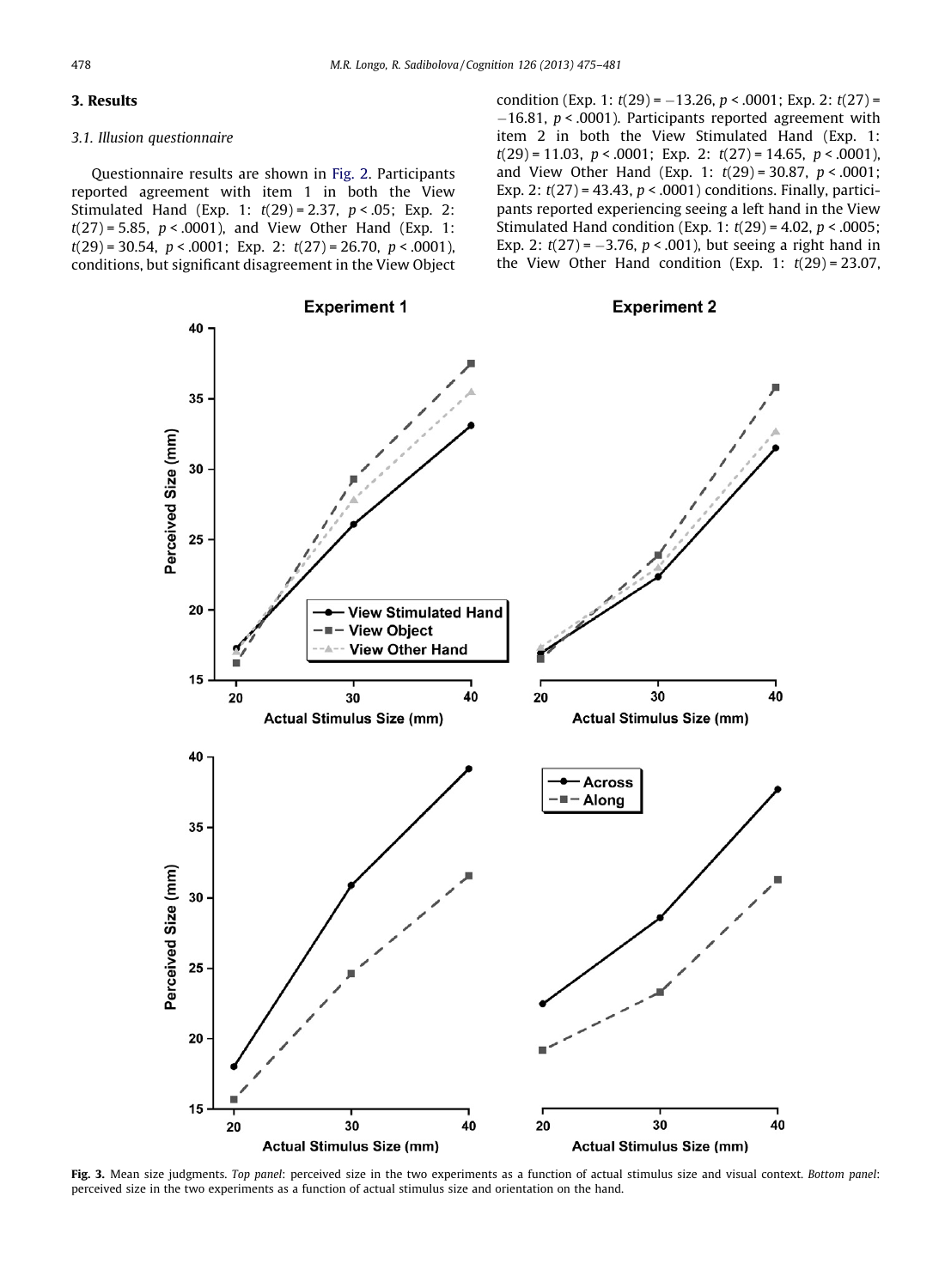

Fig. 4. Pairwise comparisons of the three visual conditions on tactile size perception for the 30 and 40 mm stimuli. Error bars are standard errors.

 $p < .0001$ ; Exp. 2:  $t(27) = 27.30, p < .0001$ ). Thus, the mirror box successfully created the experience of direct vision of the stimulated left hand.

#### 3.2. Tactile size judgments

Mean size judgments in the two experiments are shown in [Fig. 3](#page-3-0). An ANOVA was conducted on mean size judgments from Experiment 1 including Visual Context (View Stimulated Hand, View Object, View Other Hand), Orientation (Across, Along), and Size (20, 30, 40 mm) as within-subjects factors. Unsurprisingly, judgments increased with stimulus size,  $F(2,58) = 70.08$ ,  $p < .0001$ . Consistent with previous findings [\(Longo & Haggard,](#page-6-0) [2011\)](#page-6-0), judgments were significantly larger for stimuli running across than along the hand,  $F(1,29) = 51.93$ ,  $p < .0001$ ([Fig. 3,](#page-3-0) bottom panel). There was also an interaction of Orientation and Size,  $F(2,58) = 23.82$ ,  $p < .0001$ .

Most critically, there was a significant main effect of Visual Context,  $F(2,58) = 4.88$ ,  $p < .05$ , with judgments being smaller in the View Stimulated Hand condition (25.49 mm), than in either the View Object (27.68 mm) or View Other Hand (26.82 mm) conditions [\(Fig. 3](#page-3-0), top panel). This main effect, however, was modulated by a significant interaction of Visual Context and Size,  $F(4, 116) = 11.97$ ,  $p < .0001$ . As is clear in [Fig. 3](#page-3-0), this interaction is driven by the absence of any difference between visual contexts for the 20 mm stimuli. It is possible that this is a form of floor effect, driven by the fact that this stimulus may be close to the two-point discrimination threshold. Indeed, across participants 16.08% of 20 mm stimuli were judged as a single point (i.e., participants judged the distance as 0 mm), compared to 3.66% and 0.83% for the 30 and 40 mm stimuli, respectively.

Thus, to further investigate this effect, we conducted an additional ANOVA excluding the 20 mm stimuli. As before, there were significant effects of Size,  $F(2,58) = 102.63$ ,  $p < .0001$ , and Orientation,  $F(1,29) = 59.97$ ,  $p < .0001$ . Most importantly, there was a strong effect of Visual Context,  $F(2,58) = 13.26$ ,  $p < .0001$  (see Fig. 4). Bonferroni corrected t-tests showed that vision of the stimulated left hand caused the perceived size of touch to be smaller than in either the View Object,  $t(29) = 4.38$ ,  $p < .0001$ , or View Other Hand,  $t(29) = 3.00$ ,  $p < .01$ , conditions. Perceived size was also significantly smaller in the View Other Hand condition than in the View Object condition,  $t(29) = 2.70$ ,  $p < .02$ , indicating that seeing contralateral hand produces an intermediate effect.

Results from Experiment 2 were similar, with significant main effects of Size,  $F(2,54) = 141.95$ ,  $p < .001$ ; Orientation,  $F(1,27) = 63.99$ ,  $p < .001$ ; and Visual Context,  $F(2,54) = 6.10$ ,  $p < .005$ . As before, there were also significant interactions of Orientation and Size,  $F(2,54) = 9.34$ ,  $p < .0005$ ; and Visual Context and Size,  $F(4, 108) = 7.23$ , p < .0001. A follow-up ANOVA without the 20 mm stimuli revealed similar results, with significant main effects of Size,  $F(1,27) = 150.440$ ,  $p < .0001$ ; Orientation,  $F(1,27) =$ 70.15,  $p < .0001$ ; and Visual Context,  $F(2,54) = 13.82$ ,  $p < .0001$ ; plus a significant interaction of Visual Context and Size,  $F(2,54) = 6.00$ ,  $p < .005$ . Because results were predicted to replicate those of Exp. 1, one-tailed t-tests were used to compare conditions, revealing that seeing the left hand reduced perceived size compared to the object,  $t(27) = 4.41$ ,  $p < .0001$ , and the other hand,  $t(27) =$ 1.87,  $p <$  0.05. Also as in Exp. 1, seeing the non-stimulated right hand reduced perceived size compared to the object,  $t(27) = 3.80, p < .001.$ 

#### 3.3. Body size judgments

Percent overestimation of hand width (distance between knuckles of index and little fingers) and length (distance between wrist and knuckle of middle finger) was calculated for each participant in each condition by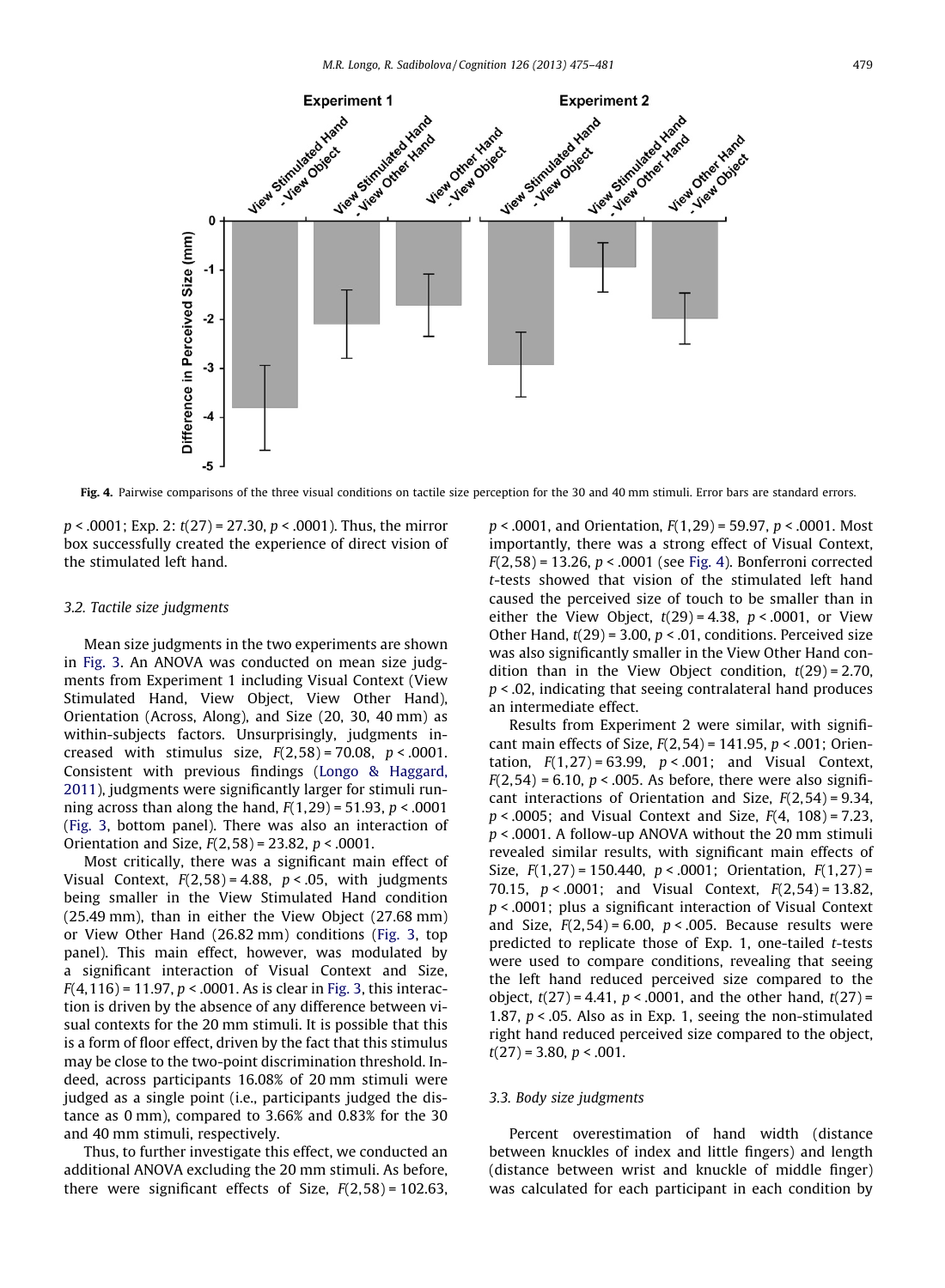

Fig. 5. Percent overestimation of hand width (i.e., the distance between the knuckles of the index and little fingers) and length (i.e., the distance between the centre of the wrist and the knuckle of the middle finger). Across conditions, there was a large bias to overestimate hand width, but not hand length, consistent with previous results ([Longo & Haggard, 2010,](#page-6-0) [2012](#page-6-0)). There were no significant changes to perceived hand width or length from pre-test to post-test. Error bars are standard errors.

calculating the difference between the judged and actual length as a percentage of actual length (Fig. 5). Thus, positive values indicate overestimation of size and negative values indicate underestimation. First, to investigate overall biases in perceived hand size, we collapsed across all conditions to compare responses to veridical judgment (0% overestimation). There was significant overestimation of hand width (29.79%),  $t(26) = 9.83$ ,  $p < .0001$ . On average, there was slight underestimation of hand length  $(-3.05\%)$ , though this was not significant,  $t(26) = -1.36$ , n.s. The magnitude of overestimation was significantly different between the two orientations,  $t(26) = 15.44$ ,  $p < .0001$ , indicating that participants perceive their hand as wider and fatter than it actually is, consistent with our recent findings [\(Longo & Haggard, 2010, 2012\)](#page-6-0) and mirroring the anisotropy in tactile size perception (this study; [Longo](#page-6-0) [& Haggard, 2011\)](#page-6-0).

To investigate whether vision of the body altered perceived hand shape, we conducted an ANOVA on the change in percent overestimation from pre-test to post-test as a function of Visual Context and Orientation. Critically, there was no significant main effect of Visual Context,  $F(2,52) = 1.58$ , n.s., nor any other significant effects. Thus, there was no evidence that seeing the hand altered perceived hand size.

#### 4. Discussion

Vision of the body, though completely non-informative about stimulation, modulated tactile size perception. The illusion of seeing the stimulated hand reduced the perceived distance between pairs of tactile stimuli, compared to seeing a non-hand object. Seeing the contralateral hand produced an intermediate effect. Unlike previous results, showing that vision of the body alters perceptual sensitivity [\(Harris, Arabzadeh, Moore, & Clifford, 2007; Kennett](#page-6-0) [et al., 2001\)](#page-6-0), the present findings show that vision actively distorts touch, altering the perceived size of stimuli touching the body.

At baseline, the perceived size of touch is larger on skin regions with high sensitivity than on those with lower sensitivity, the classic Weber's illusion ([Weber, 1834/1996;](#page-6-0) [Anema, Wolswijk, Ruis, & Dijkerman, 2008; Taylor-Clarke](#page-6-0) [et al., 2004\)](#page-6-0). This suggests that both acuity and tactile size perception depend on common features of the organization of somatosensory cortex. Critically, however, the effects of seeing the body produce contrary effects on these two abilities: seeing the body increases the acuity of touch [\(Cardini, Longo, & Haggard, 2011; Kennett et al., 2001](#page-6-0)) but shrinks the perceive size of tactile stimuli (this study). This pattern demonstrates that tactile size perception cannot be simply reduced to spatial acuity, since they are differentially affected by seeing the body.

Recent studies have suggested that vision increases tactile acuity by increasing intracortical inhibition in the somatosensory cortex [\(Cardini et al., 2011\)](#page-6-0) which shrinks the size of tactile receptive fields ([Haggard, Christakou, &](#page-6-0) [Serino, 2007\)](#page-6-0). It is clear how this could increase spatial acuity, but less obvious why it should decrease the perceived distance between touches on the skin. We can only speculate about the neural mechanisms underlying this effect. An intriguing clue comes from studies of anesthesia showing that reducing the inflow from the peripheral nerves of the hand to the somatosensory cortex increases both perceived finger size [\(Gandevia & Phegan, 1999\)](#page-6-0) and the perceived size of objects held in the hand [\(Berryman](#page-6-0) [et al., 2006](#page-6-0)). Such effects have been linked specifically to reduced input from C-fibres [\(Paqueron et al., 2003\)](#page-6-0), which are known to provide a tonic source of inhibition to somatosensory cortex ([Calford & Tweedale, 1991](#page-6-0)). By increasing such inhibition [\(Cardini et al., 2011](#page-6-0)), vision of the body may produce exactly the opposite effect, yielding the present results.

Previous results have shown that illusions altering perceived body size produce corresponding effects on the perceived size of touch ([Bruno & Bertamini, 2010; de](#page-6-0) [Vignemont, Ehrsson, & Haggard, 2005; Taylor-Clarke](#page-6-0) [et al., 2004\)](#page-6-0). In the present study, however, modulation of perceived tactile size was found without any corresponding change in perceived hand size. The absence of an effect on body size may be particularly surprising in light of the perceived swelling of hand size seen following anesthesia [\(Gandevia & Phegan, 1999\)](#page-6-0). It is important to keep in mind that the situation we investigated (seeing the body) is uniquely unsuited to assessing alterations of perceived body size caused by modulation of somatosensory organization, since veridical information about hand size is available continuously through vision. It is possible that seeing the body produces changes somatosensory cortex that would – on their own – reduce perceived hand size, but that such effects are overridden by the strong visual cues to stability of hand size. Unfortunately, it is not possible to provide vision of the body without that vision providing information about body size.

In conclusion, the present results show that seeing the body distorts tactile size perception. These results add to a growing body of research demonstrating widespread ef